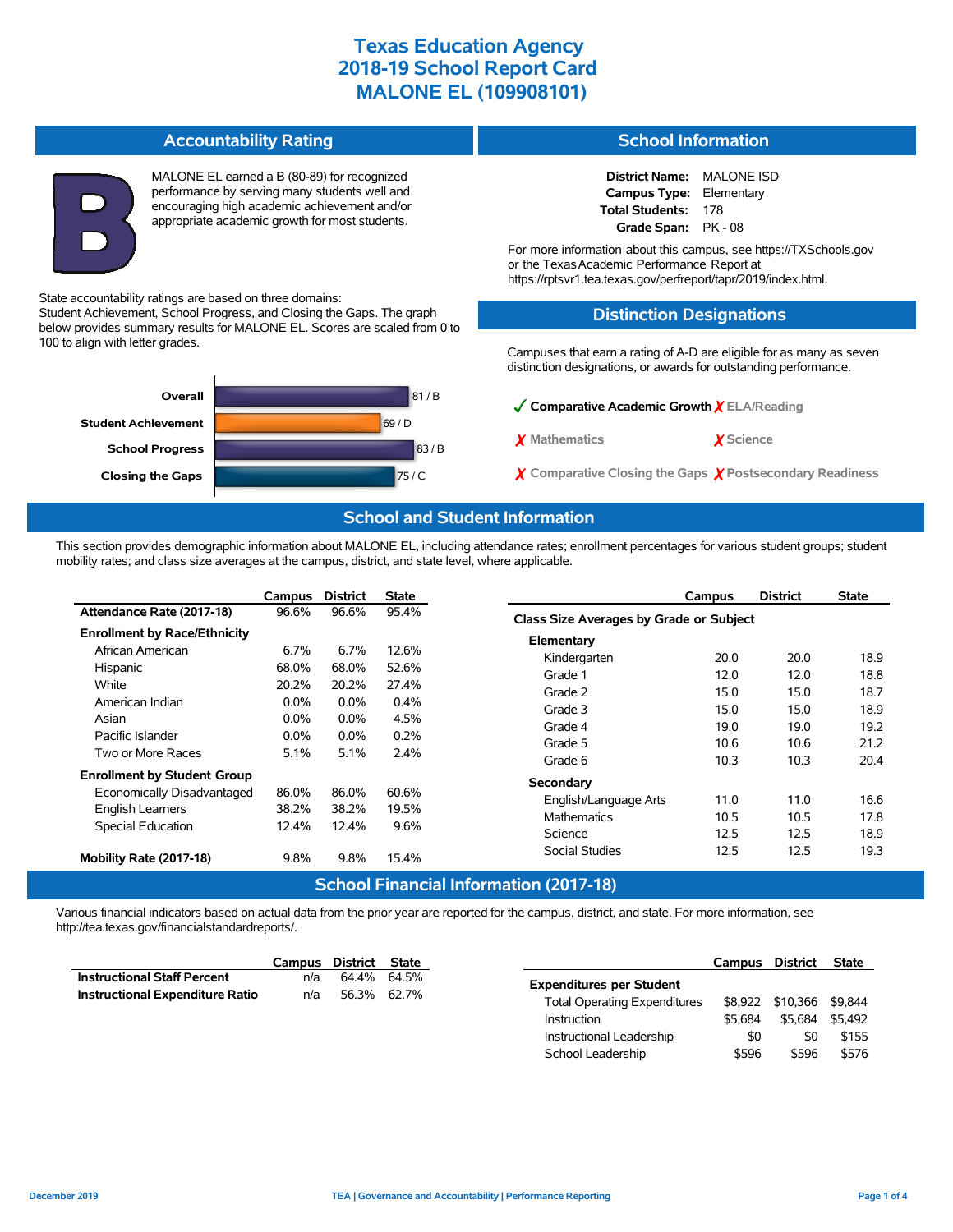### **STAAR Outcomes**

This section provides STAAR performance and Academic Growth outcomes. Academic Growth measures whether students are maintaining performance or improving from year to year.

|                                                                                |      |       |          |      |                          |      |        |          |       |                | Two or         |               |
|--------------------------------------------------------------------------------|------|-------|----------|------|--------------------------|------|--------|----------|-------|----------------|----------------|---------------|
|                                                                                |      |       |          |      | <b>African</b>           |      |        | American |       | <b>Pacific</b> | More           | Econ          |
|                                                                                |      | State | District |      | Campus American Hispanic |      | White  | Indian   | Asian | Islander       | Races          | <b>Disadv</b> |
| STAAR Performance Rates at Approaches Grade Level or Above (All Grades Tested) |      |       |          |      |                          |      |        |          |       |                |                |               |
| All Subjects                                                                   | 2019 | 78%   | 72%      | 72%  | 68%                      | 71%  | 84%    |          |       |                | 63%            | 73%           |
|                                                                                | 2018 | 77%   | 67%      | 67%  | 50%                      | 69%  | 68%    |          |       | $\overline{a}$ | 67%            | 65%           |
| ELA/Reading                                                                    | 2019 | 75%   | 78%      | 78%  | 88%                      | 74%  | 93%    |          |       |                | $\ast$         | 80%           |
|                                                                                | 2018 | 74%   | 69%      | 69%  | 67%                      | 70%  | 66%    |          |       |                | $\ast$         | 66%           |
| Mathematics                                                                    | 2019 | 82%   | 75%      | 75%  | 50%                      | 76%  | 86%    |          |       |                | $\ast$         | 74%           |
|                                                                                | 2018 | 81%   | 69%      | 69%  | 67%                      | 70%  | 69%    |          |       |                | $\ast$         | 69%           |
| Writing                                                                        | 2019 | 68%   | 59%      | 59%  | $\ast$                   | 50%  | ∗      |          |       | $\overline{a}$ | ∗              | 60%           |
| Science                                                                        | 2019 | 81%   | 50%      | 50%  | $\ast$                   | 56%  | $\ast$ |          |       |                | $\ast$         | 47%           |
|                                                                                | 2018 | 80%   | 64%      | 64%  | $\ast$                   | 71%  | 67%    |          |       |                | $\ast$         | 60%           |
| <b>Social Studies</b>                                                          | 2019 | 81%   | 100%     | 100% | $\ast$                   | 100% | $\ast$ |          |       |                | $\overline{a}$ | 100%          |
|                                                                                | 2018 | 78%   | 42%      | 42%  | $\ast$                   | 33%  | $\ast$ |          |       |                |                | 38%           |
| STAAR Performance Rates at Meets Grade Level or Above (All Grades Tested)      |      |       |          |      |                          |      |        |          |       |                |                |               |
| All Subjects                                                                   | 2019 | 50%   | 35%      | 35%  | 27%                      | 34%  | 43%    |          |       |                | 38%            | 35%           |
|                                                                                | 2018 | 48%   | 33%      | 33%  | 11%                      | 34%  | 35%    |          |       | L,             | 44%            | 30%           |
| ELA/Reading                                                                    | 2019 | 48%   | 41%      | 41%  | 38%                      | 35%  | 57%    |          |       |                | $\ast$         | 38%           |
|                                                                                | 2018 | 46%   | 33%      | 33%  | 0%                       | 32%  | 38%    |          |       |                | $\ast$         | 26%           |
| Mathematics                                                                    | 2019 | 52%   | 35%      | 35%  | 25%                      | 33%  | 50%    |          |       |                | $\ast$         | 35%           |
|                                                                                | 2018 | 50%   | 35%      | 35%  | 33%                      | 39%  | 31%    |          |       |                | $\ast$         | 34%           |
| Writing                                                                        | 2019 | 38%   | 17%      | 17%  | $\ast$                   | 15%  | $\ast$ |          |       |                | ∗              | 20%           |
| Science                                                                        | 2019 | 54%   | 27%      | 27%  | $\ast$                   | 38%  | $\ast$ |          |       |                | $\ast$         | 26%           |
|                                                                                | 2018 | 51%   | 36%      | 36%  | $\ast$                   | 36%  | 44%    |          |       |                | $\ast$         | 35%           |
| <b>Social Studies</b>                                                          | 2019 | 55%   | 67%      | 67%  | $\ast$                   | 86%  | $\ast$ |          |       |                | $\overline{a}$ | 75%           |
|                                                                                | 2018 | 53%   | 17%      | 17%  | $\ast$                   | 17%  | $\ast$ |          |       |                |                | 13%           |
|                                                                                |      |       |          |      |                          |      |        |          |       |                |                |               |
| STAAR Performance Rates at Masters Grade Level (All Grades Tested)             |      |       |          |      |                          |      |        |          |       |                |                |               |
| All Subjects                                                                   | 2019 | 24%   | 14%      | 14%  | 5%                       | 15%  | 16%    |          |       | $\overline{a}$ | 13%            | 15%           |
|                                                                                | 2018 | 22%   | 9%       | 9%   | 0%                       | 6%   | 14%    |          |       |                | 11%            | 7%            |
| ELA/Reading                                                                    | 2019 | 21%   | 15%      | 15%  | 0%                       | 17%  | 14%    |          |       | $\overline{a}$ | $\ast$         | 15%           |
|                                                                                | 2018 | 19%   | 7%       | 7%   | $0\%$                    | 5%   | 14%    |          |       |                | $\ast$         | 6%            |
| Mathematics                                                                    | 2019 | 26%   | 14%      | 14%  | 0%                       | 15%  | 21%    |          |       |                | *              | 15%           |
|                                                                                | 2018 | 24%   | 10%      | 10%  | 0%                       | 11%  | 10%    |          |       |                | $\ast$         | 9%            |
| Writing                                                                        | 2019 | 14%   | 10%      | 10%  | $\ast$                   | 5%   | $\ast$ |          |       |                | $\ast$         | 12%           |
| Science                                                                        | 2019 | 25%   | 5%       | 5%   | $\ast$                   | 6%   | $\ast$ |          |       | $\overline{a}$ | $\ast$         | 5%            |
|                                                                                | 2018 | 23%   | 11%      | 11%  | $\ast$                   | 0%   | 22%    |          |       |                | $\ast$         | 10%           |
| Social Studies                                                                 | 2019 | 33%   | 44%      | 44%  | $\ast$                   | 57%  | $\ast$ |          |       |                | $\overline{a}$ | 50%           |
|                                                                                | 2018 | 31%   | 8%       | 8%   | $\ast$                   | 0%   | $\ast$ |          |       |                |                | 0%            |
| Academic Growth Score (All Grades Tested)                                      |      |       |          |      |                          |      |        |          |       |                |                |               |
| <b>Both Subjects</b>                                                           | 2019 | 69    | 77       | 77   | 86                       | 71   | 95     |          |       |                | *              | 76            |
|                                                                                | 2018 | 69    | 69       | 69   | 85                       | 75   | 52     |          |       |                | 92             | 64            |
| ELA/Reading                                                                    | 2019 | 68    | 78       | 78   | 86                       | 71   | 100    |          |       |                | $\ast$         | 75            |
|                                                                                | 2018 | 69    | 73       | 73   | 100                      | 76   | 61     |          |       |                | $\ast$         | 69            |
| <b>Mathematics</b>                                                             | 2019 | 70    | 77       | 77   | 86                       | 72   | 90     |          |       |                | $\ast$         | 78            |
|                                                                                | 2018 | 70    | 64       | 64   | 70                       | 74   | 43     |          |       |                | $\ast$         | 59            |

 **? Indicates that the data for this item were statistically improbable or were reported outside a reasonable range.**

 **- Indicates zero observations reported for this group. \* Indicates results are masked due to small numbers to protect student confidentiality.**

**n/a Indicates data reporting is not applicable for this group.**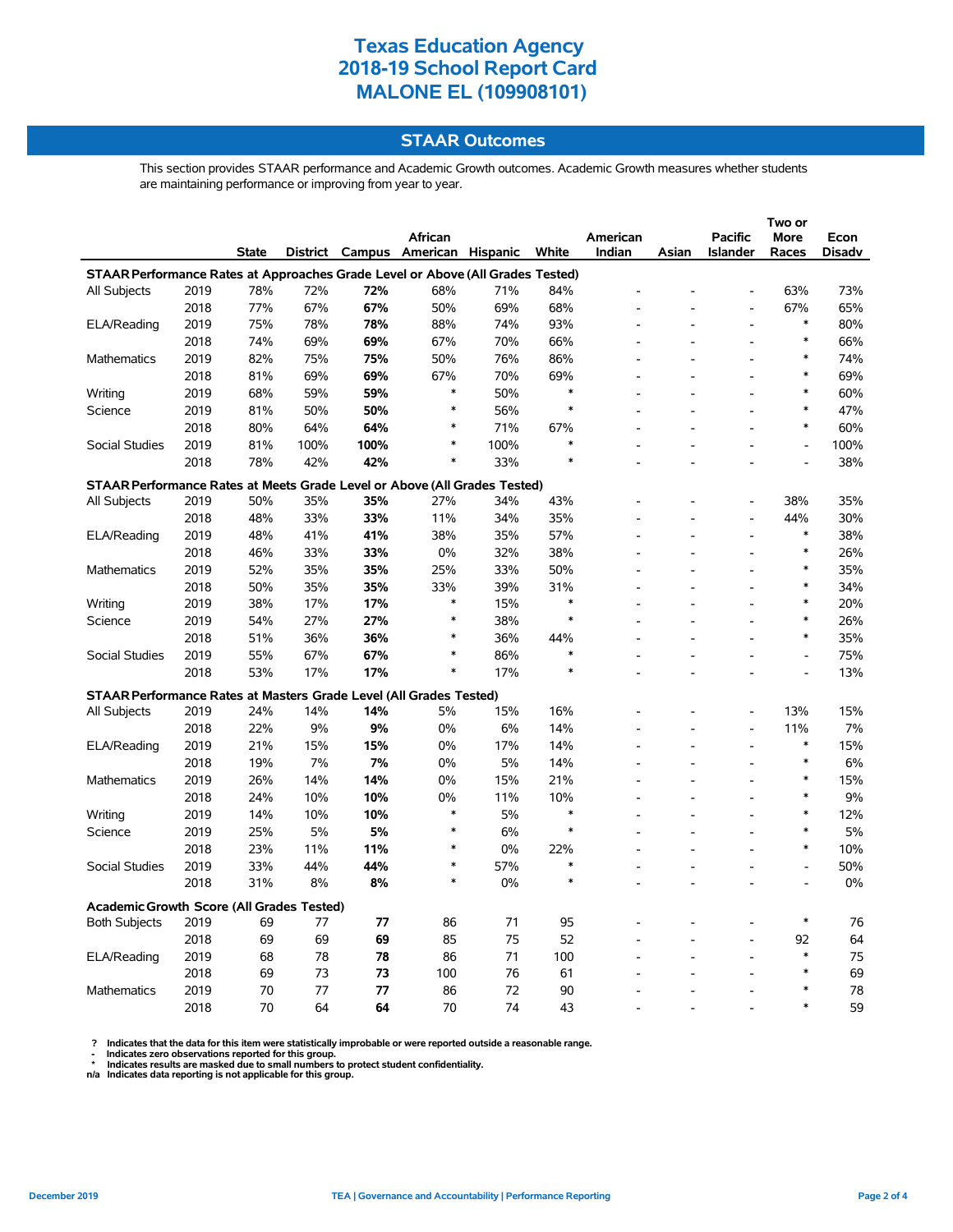#### **Prior-Year Non-Proficient and Student Success Initiative STAAR Outcomes**

Progress of Prior-Year Non-Proficient Students shows STAAR performance rates for students who did not perform satisfactorily in 2017-18 but did in 2018-19. Student Success Initiative shows rates related to the requirement for students to demonstrate proficiency on the reading and mathematics STAAR in grades 5 and 8.

|                                                |                                                   |          |      | Two or                                                                          |                 |       |          |       |                 |       |        |  |  |
|------------------------------------------------|---------------------------------------------------|----------|------|---------------------------------------------------------------------------------|-----------------|-------|----------|-------|-----------------|-------|--------|--|--|
|                                                |                                                   |          |      | <b>African</b>                                                                  |                 |       | American |       | Pacific         | More  | Econ   |  |  |
|                                                | State                                             | District |      | Campus American                                                                 | <b>Hispanic</b> | White | Indian   | Asian | <b>Islander</b> | Races | Disadv |  |  |
| Progress of Prior-Year Non-Proficient Students |                                                   |          |      |                                                                                 |                 |       |          |       |                 |       |        |  |  |
| Sum of Grades 4-8                              |                                                   |          |      |                                                                                 |                 |       |          |       |                 |       |        |  |  |
| Reading                                        |                                                   |          |      |                                                                                 |                 |       |          |       |                 |       |        |  |  |
| 2019                                           | 41%                                               | 63%      | 63%  |                                                                                 | 59%             |       |          |       |                 |       | 62%    |  |  |
| 2018                                           | 38%                                               | 45%      | 45%  |                                                                                 | 50%             |       |          |       |                 |       | 44%    |  |  |
| Mathematics                                    |                                                   |          |      |                                                                                 |                 |       |          |       |                 |       |        |  |  |
| 2019                                           | 45%                                               | 43%      | 43%  |                                                                                 | 46%             |       |          |       |                 |       | 35%    |  |  |
| 2018                                           | 47%                                               | 45%      | 45%  |                                                                                 | 60%             |       |          |       |                 |       | 47%    |  |  |
|                                                | <b>Students Success Initiative</b>                |          |      |                                                                                 |                 |       |          |       |                 |       |        |  |  |
| <b>Grade 5 Reading</b>                         |                                                   |          |      |                                                                                 |                 |       |          |       |                 |       |        |  |  |
|                                                |                                                   |          |      | Students Meeting Approaches Grade Level on First STAAR Administration           |                 |       |          |       |                 |       |        |  |  |
| 2019                                           | 78%                                               | 77%      | 77%  |                                                                                 | 78%             |       |          |       |                 |       | 73%    |  |  |
|                                                | Students Requiring Accelerated Instruction        |          |      |                                                                                 |                 |       |          |       |                 |       |        |  |  |
| 2019                                           | 22%                                               | 23%      | 23%  |                                                                                 | 22%             |       |          |       |                 |       | 27%    |  |  |
|                                                | <b>STAAR Cumulative Met Standard</b>              |          |      |                                                                                 |                 |       |          |       |                 |       |        |  |  |
| 2019                                           | 86%                                               | 100%     | 100% |                                                                                 | 100%            |       |          |       |                 |       | 100%   |  |  |
|                                                | <b>Grade 5 Mathematics</b>                        |          |      |                                                                                 |                 |       |          |       |                 |       |        |  |  |
|                                                |                                                   |          |      | Students Meeting Approaches Grade Level on First STAAR Administration           |                 |       |          |       |                 |       |        |  |  |
| 2019                                           | 83%                                               | 77%      | 77%  | ÷.                                                                              | 89%             |       |          |       |                 |       | 73%    |  |  |
|                                                | <b>Students Requiring Accelerated Instruction</b> |          |      |                                                                                 |                 |       |          |       |                 |       |        |  |  |
| 2019                                           | 17%                                               | 23%      | 23%  |                                                                                 | 11%             |       |          |       |                 |       | 27%    |  |  |
|                                                | <b>STAAR Cumulative Met Standard</b>              |          |      |                                                                                 |                 |       |          |       |                 |       |        |  |  |
| 2019                                           | 90%                                               | 92%      | 92%  |                                                                                 | 100%            |       |          |       |                 |       | 91%    |  |  |
| <b>Grade 8 Reading</b>                         |                                                   |          |      |                                                                                 |                 |       |          |       |                 |       |        |  |  |
|                                                |                                                   |          |      | Students Meeting Approaches Grade Level on First STAAR Administration           |                 |       |          |       |                 |       |        |  |  |
| 2019                                           | 78%                                               | 67%      | 67%  | $\ast$                                                                          | 86%             |       |          |       |                 |       | 75%    |  |  |
|                                                | <b>Students Requiring Accelerated Instruction</b> |          |      |                                                                                 |                 |       |          |       |                 |       |        |  |  |
| 2019                                           | 22%                                               | 33%      | 33%  | $\ast$                                                                          | 14%             |       |          |       |                 |       | 25%    |  |  |
|                                                |                                                   |          |      |                                                                                 |                 |       |          |       |                 |       |        |  |  |
| 2019                                           | <b>STAAR Cumulative Met Standard</b><br>85%       | 89%      | 89%  |                                                                                 | 100%            |       |          |       |                 |       | 88%    |  |  |
|                                                | <b>Grade 8 Mathematics</b>                        |          |      |                                                                                 |                 |       |          |       |                 |       |        |  |  |
|                                                |                                                   |          |      |                                                                                 |                 |       |          |       |                 |       |        |  |  |
| 2019                                           | 82%                                               | 89%      | 89%  | Students Meeting Approaches Grade Level on First STAAR Administration<br>$\ast$ | 100%            |       |          |       |                 |       | 88%    |  |  |
|                                                |                                                   |          |      |                                                                                 |                 |       |          |       |                 |       |        |  |  |
|                                                | <b>Students Requiring Accelerated Instruction</b> |          |      |                                                                                 |                 |       |          |       |                 |       |        |  |  |
| 2019                                           | 18%                                               | 11%      | 11%  |                                                                                 | 0%              |       |          |       |                 |       | 13%    |  |  |
|                                                | <b>STAAR Cumulative Met Standard</b>              |          |      |                                                                                 |                 |       |          |       |                 |       |        |  |  |
| 2019                                           | 88%                                               | 89%      | 89%  | ∗                                                                               | 100%            |       |          |       |                 |       | 88%    |  |  |

 **? Indicates that the data for this item were statistically improbable or were reported outside a reasonable range.**

 **- Indicates zero observations reported for this group. \* Indicates results are masked due to small numbers to protect student confidentiality.**

**n/a Indicates data reporting is not applicable for this group.**